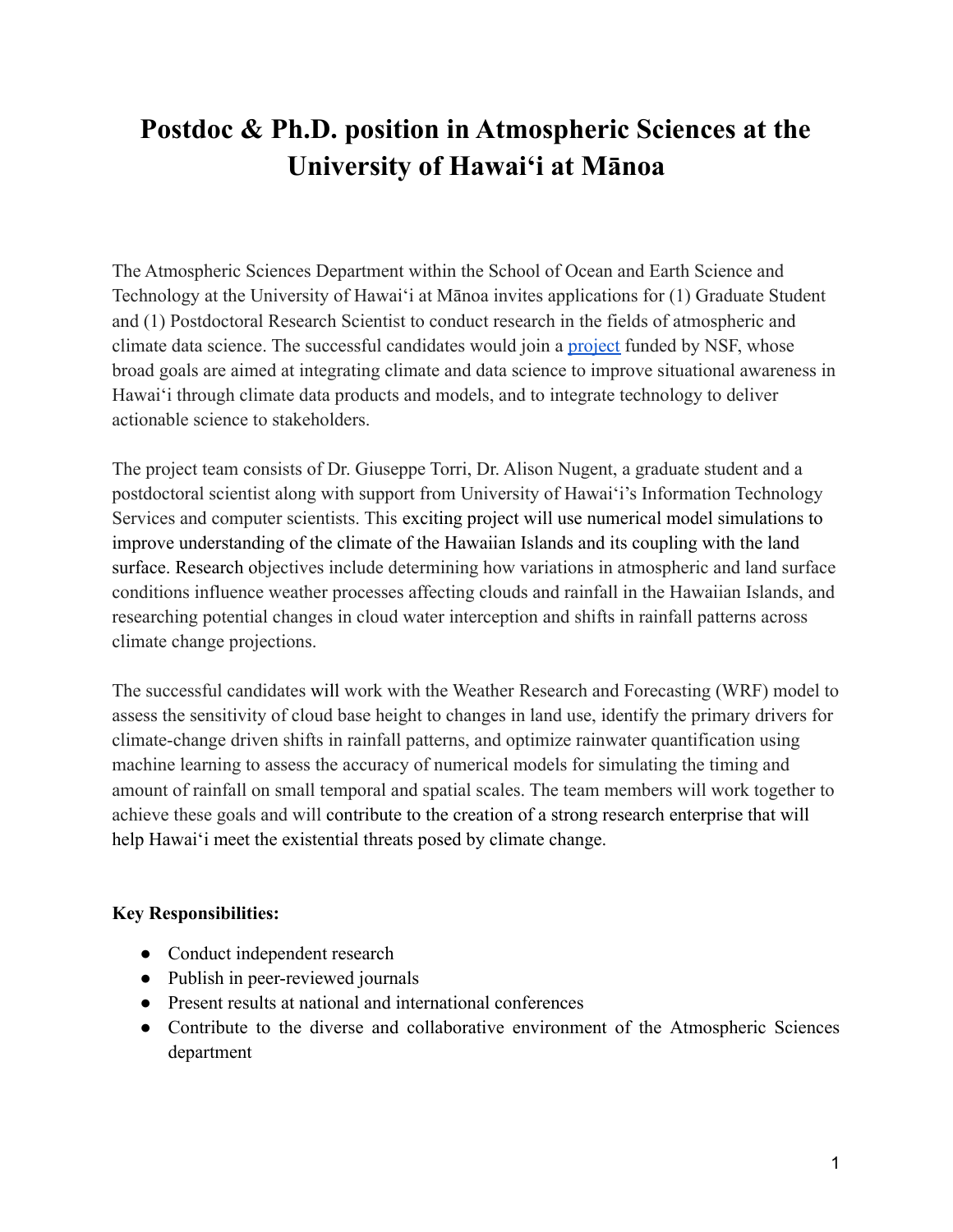## **Ph.D. Student Applicant**

The Graduate Research assistantship is for a maximum of 5 years, dependent initially on acceptance into the Atmospheric Sciences program at the University of Hawaiʻi at Mānoa, and afterward dependent on continued progress.

Required Qualifications:

- A bachelor degree in a STEM discipline (e.g., atmospheric sciences, mathematics, physics, computer science, or a related discipline)
- Interest in atmospheric science, cloud processes, and climate change
- Strong oral and written communication skills, including speaking, reading, and writing English fluently

Preferred Qualifications:

- Excellent communication and interpersonal skills
- Strong background in numerical methods and coding
- Ability to work effectively under pressure, in settings of social and intellectual diversity, and across disciplinary boundaries in a collaborative environment

**To apply**: Please [fill out this Google Form](https://docs.google.com/forms/d/e/1FAIpQLSfbhdUFBDp6Fci4e2df6Alh7Y5N_WjEN9daV4BdjfV1aE0crw/viewform) where you will be asked to upload: (1) cover letter, (2) curriculum vitae, (3) undergraduate transcript, (4) a writing sample, and (5) names and contact information for three references all combined into a single pdf.

**Starting date**: Aligning with the academic calendar, starting in Fall 2022, Spring 2023 or at the latest Fall 2023.

## **Postdoctoral Applicant**

The Postdoctoral position will extend for a maximum of 3 years, with each year dependent on continued progress.

Required Qualifications

- A Ph.D. in a geoscience field, including atmospheric sciences, geophysics, environmental science, civil and environmental engineering, or a related discipline
- Demonstrated experience with atmospheric modeling
- Strong scientific computing skills (e.g., data analysis, and data visualization)
- Experience publishing peer-reviewed publications
- Strong oral and written communication skills, including speaking, reading, and writing English fluently